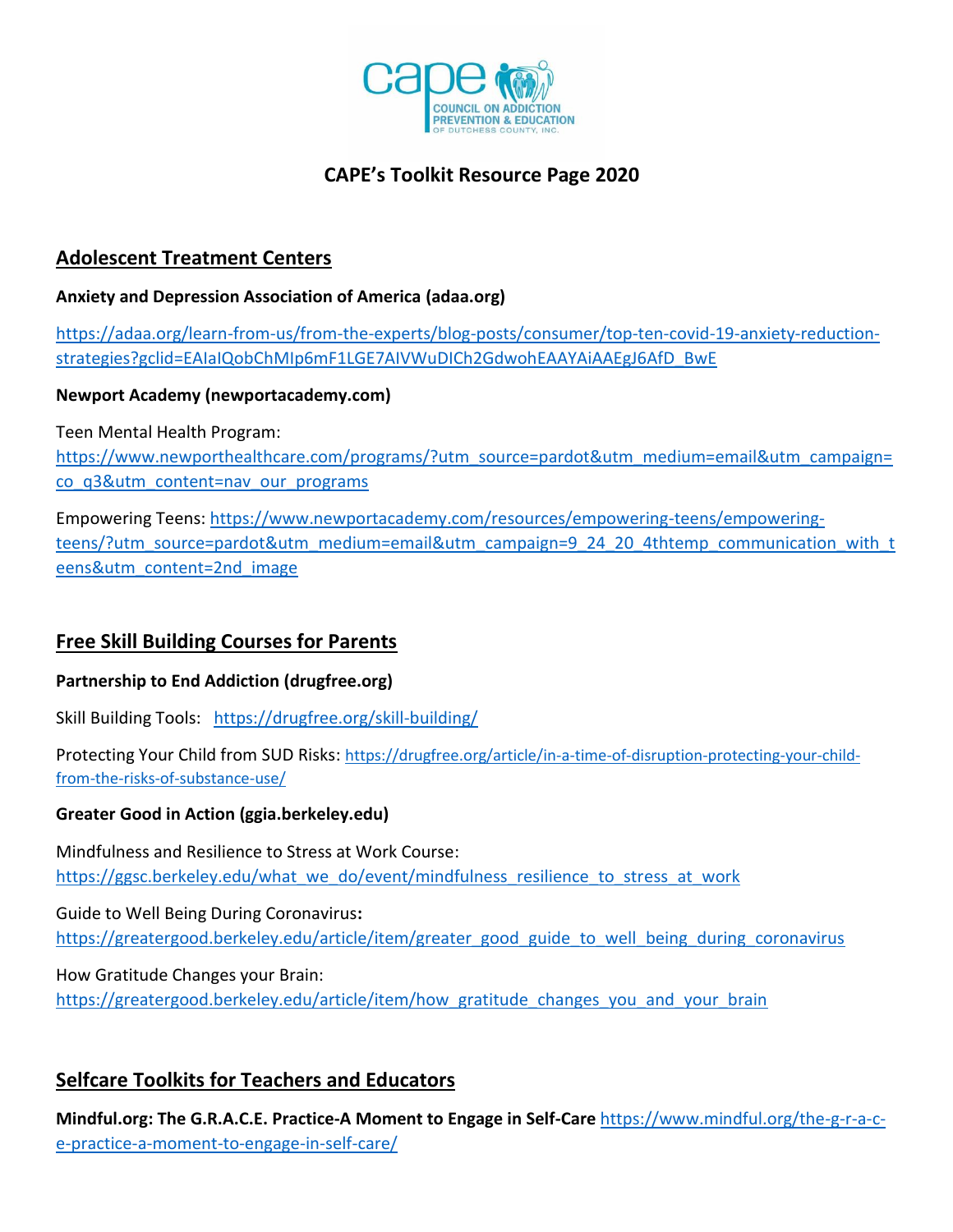## **Open Parachute: Coping with Covid-19 Lesson/Discussions**

[https://courses.openparachuteschools.com/courses/take/COVIDTeacher/lessons/15902362-day-1-video](https://courses.openparachuteschools.com/courses/take/COVIDTeacher/lessons/15902362-day-1-video-feelings)[feelings](https://courses.openparachuteschools.com/courses/take/COVIDTeacher/lessons/15902362-day-1-video-feelings)

## **The Resilient Educator (resilienteducator.com)**

Covid-19 Resilient Educator Tool Kit:<https://resilienteducator.com/collections/covid19/>

Teacher Well-Being Strategies:<https://resilienteducator.com/collections/wellbeing/>

## **Mental Health Resources**

**Mental Health America (MHA)- Covid-19 Coping Skills Toolkit:**  <https://mhanational.org/2020backtoschooltoolkit>

**Mental Health America (MHA)-Mental Health Screening Tools:** <https://www.mhanational.org/self-help-tools>

**SAMHSA's Mental Health Crisis Plan App:** [https://smiadviser.org/mymhcp?utm\\_source=SAMHSA\\_social](https://smiadviser.org/mymhcp?utm_source=SAMHSA_social)

**Stressed Teens Website:** <https://www.stressedteens.com/covid-19-tool-kit>

## **Additional Resources**

### **Children's Books About Covid-19:**

[file:///C:/Users/4206%20User/Documents/There%20Are%20Lots%20Of%20COVID-](file:///C:/Users/4206%20User/Documents/There%20Are%20Lots%20Of%20COVID-19%20Children)[19%20Children's%20Books%20Now.%20Here's%20A%20Selection.%20HuffPost%20Life.html](file:///C:/Users/4206%20User/Documents/There%20Are%20Lots%20Of%20COVID-19%20Children)

**Child Trends:** [https://www.childtrends.org/publications/how-to-implement-trauma-informed-care-to-build](https://www.childtrends.org/publications/how-to-implement-trauma-informed-care-to-build-resilience-to-childhood-trauma)[resilience-to-childhood-trauma](https://www.childtrends.org/publications/how-to-implement-trauma-informed-care-to-build-resilience-to-childhood-trauma)

**Covid with Kids: A Toolkit for Coping:** <https://www.covidwithkids.org/>

## **Digital Future Initiatives: Digital Citizenship for Today's Kids:** <https://www.dfinow.org/>

Tips for Parents: <https://www.dfinow.org/for-parents/>

Tips for Teachers:<https://www.dfinow.org/for-teachers/>

**Natural High: Drug Prevention Program for Youth:** <https://www.naturalhigh.org/about/>

### **The New York Times: Teaching About the Coronavirus**

[https://www.nytimes.com/2020/07/01/learning/lesson-plans/writing-prompts-lesson-plans-graphs-and-films-](https://www.nytimes.com/2020/07/01/learning/lesson-plans/writing-prompts-lesson-plans-graphs-and-films-150-resources-for-teaching-about-the-coronavirus-pandemic.html)[150-resources-for-teaching-about-the-coronavirus-pandemic.html](https://www.nytimes.com/2020/07/01/learning/lesson-plans/writing-prompts-lesson-plans-graphs-and-films-150-resources-for-teaching-about-the-coronavirus-pandemic.html)

### **Sesame Street in Communities: Resources for Families:**

https://sesamestreetincommunities.org/? ga=2.50791273.1722904647.1605105838-592872790.1605105838&\_gac=1.2951940.1605105859.EAIaIQobChMI\_Zyvlt367AIVT8DICh1VFA7LEAAYAiAAE gJZ8\_D\_BwE

**The School Mental Health Resource and Training Center: Healthy Young Minds Newsletter (Nov. 2020)**  [https://mhanys.org/wp-content/uploads/2020/11/HYM.Nov2020.FINAL\\_.pdf](https://mhanys.org/wp-content/uploads/2020/11/HYM.Nov2020.FINAL_.pdf)